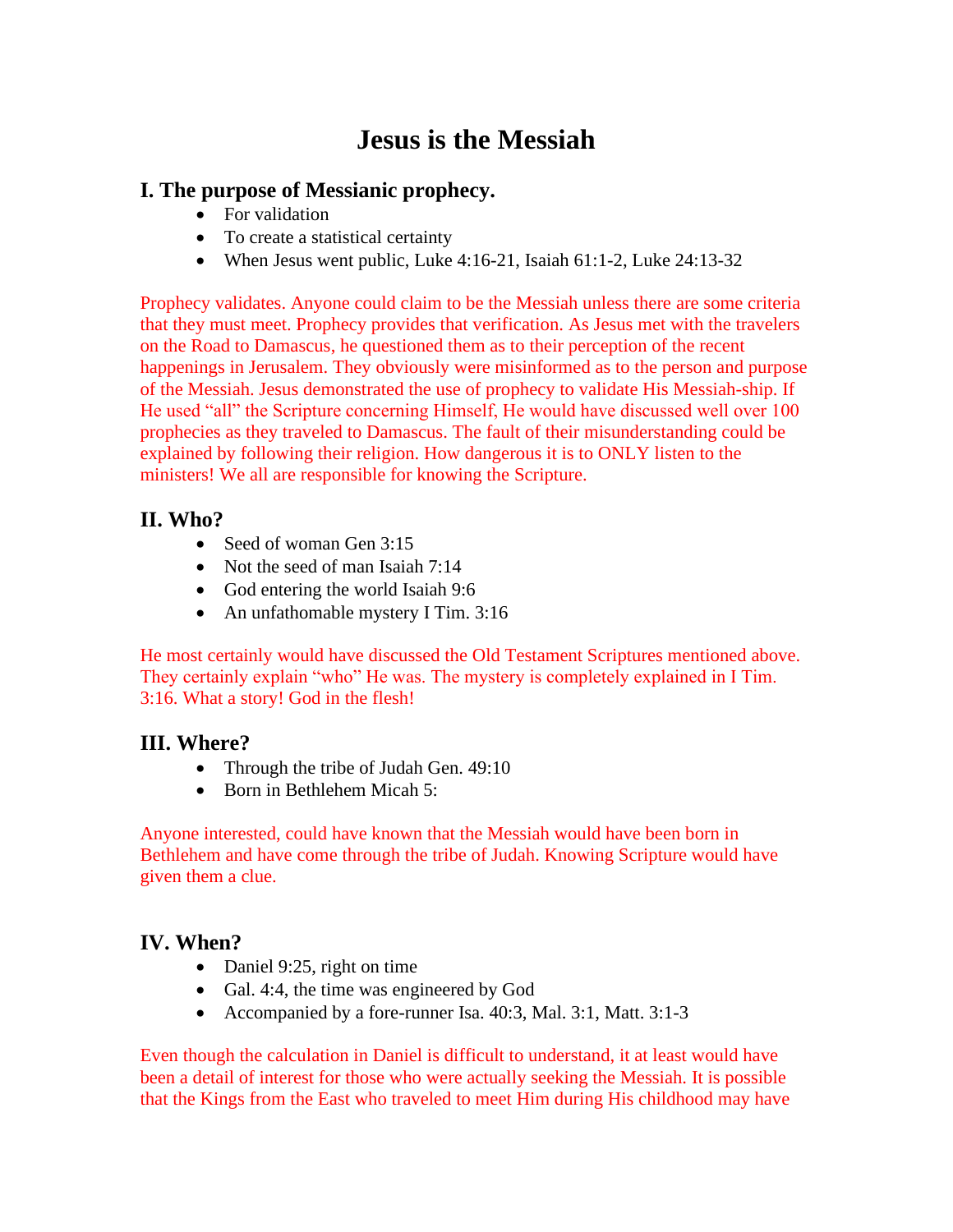known of the prophecy of Daniel. It was given while he was in Babylon, east of Israel. This timing was certainly a clue.

### **V. Why?**

- \* To redeem others from their sins, Isa. 53:8-11
- \* To satisfy the law; the righteousness of God, Matt. 5:17-18

One significant problem for the Jews at the coming of Jesus was the expectation that He might set up a kingdom. In fact, He will set up a kingdom but the primary purpose of His FIRST coming was to satisfy the sin debt of mankind. Any other expectation would have been confusing. His death on the cross was a part of the fulfillment of the ceremonial law that had been demonstrated for 14 centuries prior to His coming.

# **VI. How?**

- By suffering unimaginable grief, Psalms 22
- By being humiliated, rejected, Isaiah 53:2-7, John 1:11

Only suffering, bloodshed and death would have satisfied the righteous demand of God. The travelers to Damascus obviously missed THAT in Scripture. Jesus called them "fools"

### **VII. To what end?**

- That the entire world could know God, Gen. 12:1-3.
- Jew and Gentile alike, Psm.  $67:1-2$ , Mal.  $1:11$ , Psm.  $72:11$

It has always been God's desire and plan that the entire world would know Him. This is not just for Jews. God used them to demonstrate His interest in man.

# **VIII. Irrefutable detail.**

• Zech. 9:9 (colt),  $11:12$  (30 pieces of silver),  $11:13$  (potters field),  $12:10$  (side pierced), 13:6 (hand wounds)

What are the odds of all of the prophecies being fulfilled by one person, Jesus? There were over 365 prophecies concerning Jesus during His first coming.

# **IX. The Voice of the Martyrs.**

Stephen – stoned, James – beheaded, Philip – scourged crucified, James the less – brains beaten out with a fullers club, Matthew – stoned beheaded, Andrew – crucified, Mark – dragged to pieces, Peter – crucified upside down, Paul – beheaded, Jude – crucified, Thomas – thrust through with a spear, Luke – hung, John – boiled in oil exiled

How does Watergate of the 1970's relate to the resurrection of Jesus? Watch the video.